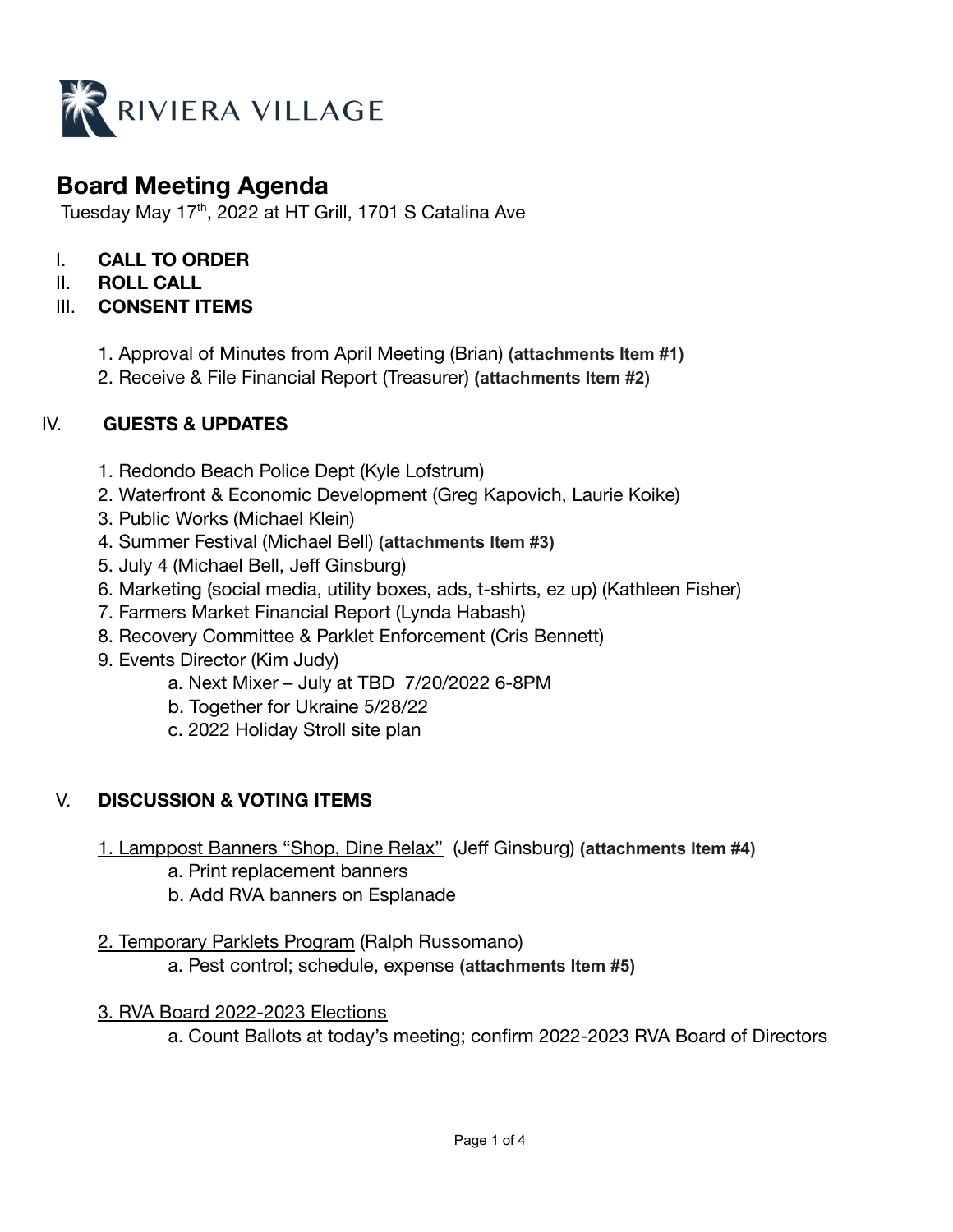# VI. **ONGOING ITEMS**

- 1. Temporary Parklets: estimates for refresh, 10% late payment fees (Cris Bennett)
- 2. Permanent Parklets (Allen Sanford)
- 3. Retractable Bollards Update (Allen)
- 4. Utility Boxes Art Wraps (Kathleen Fisher) **(attachments Item #6)**
- 5. Grant funding: locate and apply for grants. Grant Vantage finds them (free). Sara applies at \$85/hour. (Brian & Kathleen)
- 6. Common space/mini-park west of Catalina between Catalina Ave and alley; add to permanent parklet plan and vote on all items together (see #6 add Moore plaque to park?)
- 7. WIFI by Charter/Spectrum (Jeff Ginsburg)
- 8. Morgan Moore Memorial: \$1,125 in prepaid acct. (cannot be categorized as a donation) Accountant recommends spending the money by July 1, 2022 to have it off the books before 2021 tax returns are prepared.
- 9. Roundabouts beginning at Avenue I & Catalina (Jeff Ginsburg)
- 10.Catalina 1-way street running southbound (Jeff Ginsburg)
- 11.Overhead Entry Archway/Signage at Elena/Avenue I & Catalina Ave/Palos Verdes Blvd & Esplanade/Avenue I; we received a proposal in 05/2020 from 3Vsigns to do an entry archway 152k
- 12. $4<sup>th</sup>$  of July (Jeff Ginsburg)
- VII. **CITY LEADERSHIP UPDATES** (City Council Member Nils Nehrenheim)
- VIII. **PUBLIC COMMENT** (Non-agenda items up to 3 minutes per individual)

### IX. **ADJOURNMENT**

- 1. Next BID meeting schedule (June 21, 2022)
- 2. Any agenda questions or additions, please email [coordinator@rivieravillage.net](mailto:coordinator@rivieravillage.net)

# **CURRENT BOARD ROSTER**

| Bennett, Cris    | Good Stuff, 1617 S PCH                      |                |
|------------------|---------------------------------------------|----------------|
| Diederich, Brian | Riviera Funding, 1801 S Catalina Ave Ste201 | Secretary      |
| Ginsburg, Jeff   | Plaza Riviera, 1611 S Catalina Ave Ste115   |                |
| Gomez, Gregory   | Property Owner, 1830 S Elena                |                |
| Horrell, Jessica | Horrell Realtors, 1860 S Elena Ave #B       | Vice President |
| Judy, Kimberly   | Card De A, 265 Avenida Del Norte            |                |
| McGaughey, Terry | McGaughey & Spirito, 116 Avenue I           |                |
| Novoa, Orlando   | Kalihi, 1815 1/2 S Catalina Ave             |                |
| Poage, Brian     | The Aloha Bungalow, 1799 S Catalina Ave     |                |
| Russomano, Ralph | HT Grill, 1845 S Elena Ave Ste300           | Treasurer      |
| Sanford, Allen   | Rockefeller, 1707 S Catalina                | President      |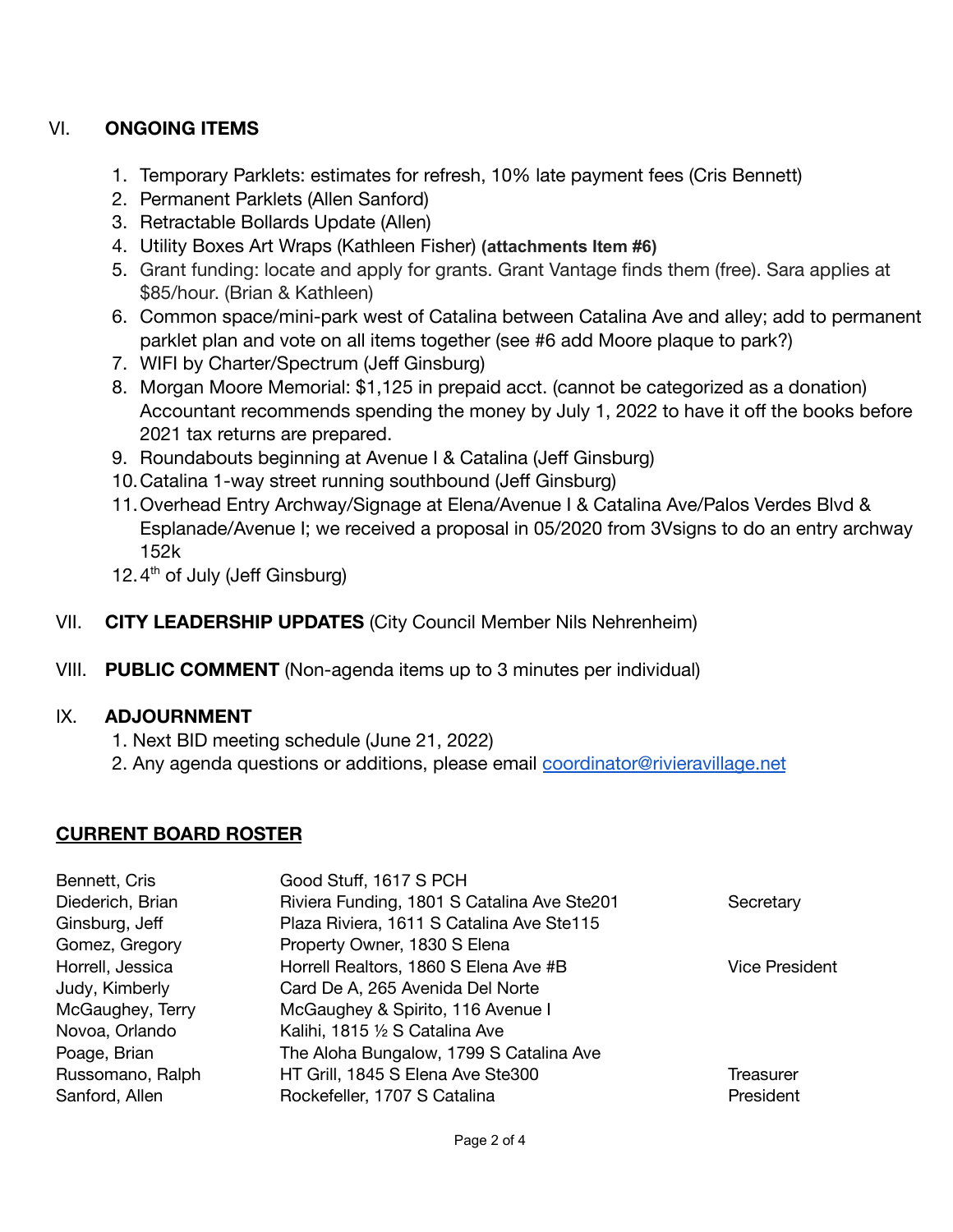### **CURRENT VENDORS**

#### **Insurance**

Chanell Jones Bichlmeier Insurance Services, Inc. Tel: 310-376-8854 X229 Email: [chanellj@bisins.com](mailto:chanellj@bisins.com) License #OB26427

#### **Legal**

Craig Weinstein LAW OFFICES OF CRAIG D. WEINSTEIN 2381 Rosecrans Avenue, Suite 405 El Segundo, California 90245 (310) 798-4940 Phone

#### **Accounting & Bookkeeping**

Sara O'Conlon (Accountant) sara3trees@gmail.com (805) - 620-7509

**Parklet Cleaning** John | info.pathtoclean@gmail.com

**Farmers Market** Lynda Habash

**Plant Maintenance** Lisa's Garden Therapy

**Digital Kiosk Maintenance** Pat Dacy 3V Signs | pat@3vsigns.com